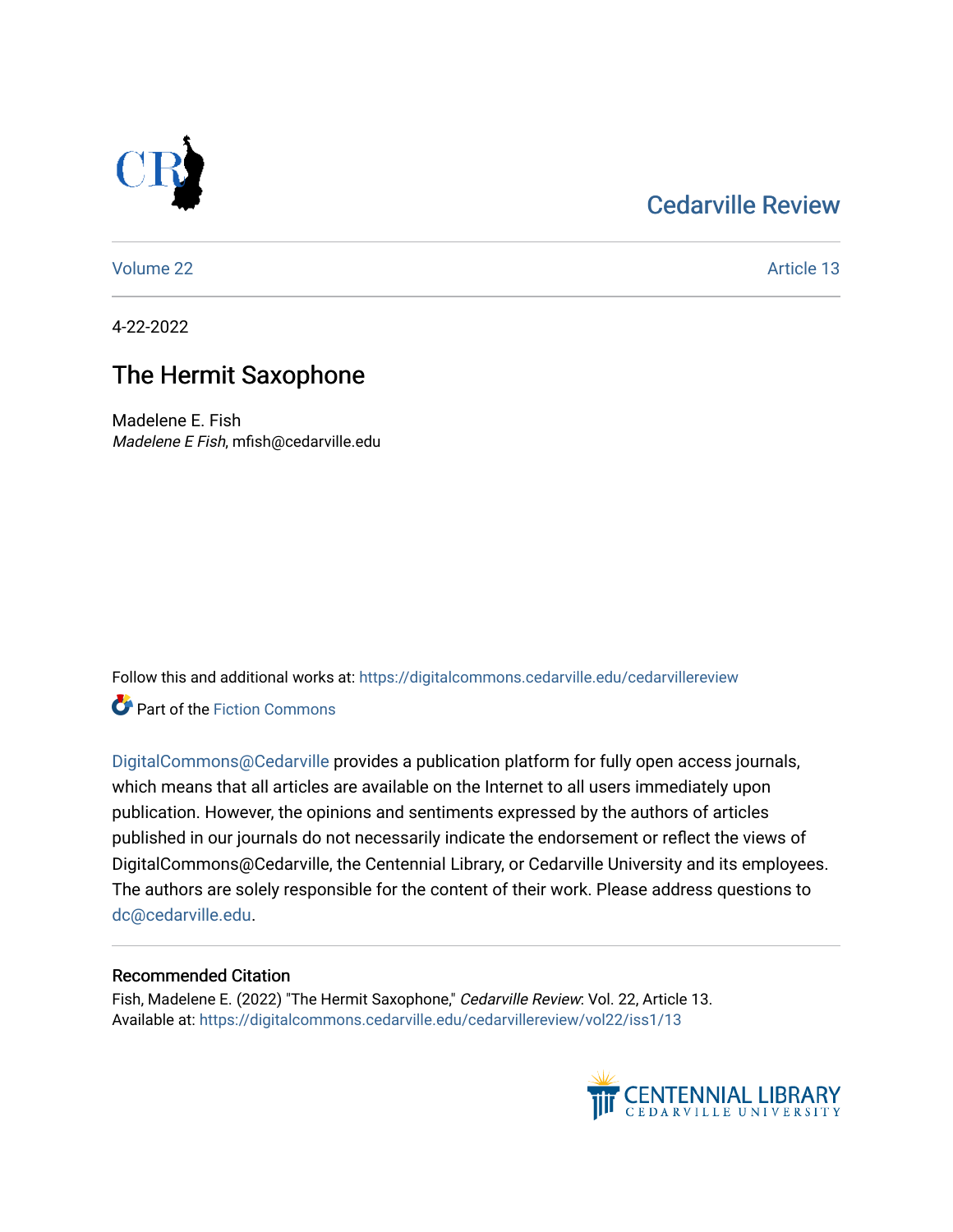### The Hermit Saxophone

#### Creative Commons License

## 

This work is licensed under a [Creative Commons Attribution-Noncommercial-No Derivative Works 4.0](http://creativecommons.org/licenses/by-nc-nd/4.0/) [License](http://creativecommons.org/licenses/by-nc-nd/4.0/).

#### About the Contributor

I am currently a student at Cedarville University, where I am studying English. I am hoping to become an author and editor.